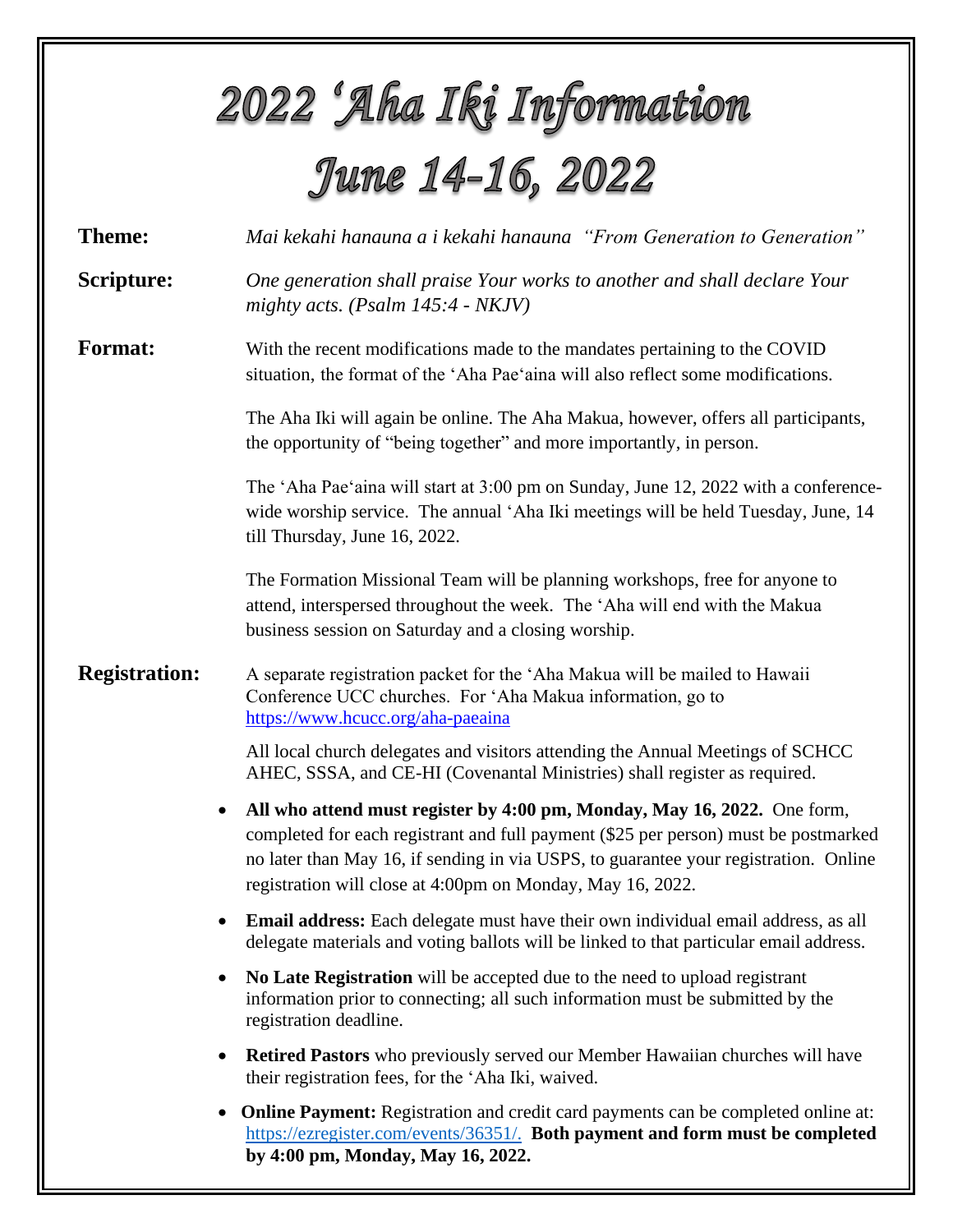## **Meeting Information:**

**Business** Delegates are encouraged to familiarize themselves with information on the business items that will be discussed during the annual meetings. See Aha Pae'āina Tentative Schedule for the day and starting time of each annual meeting being held during the 'Aha Iki.

## **Other Important Information:**

- **Schedule** The Annual Meetings will begin on Tuesday, June 14, 2022. Details for the entire week will be posted on the Hawai'i Conference website at https://www.hcucc.org/aha-paeaina
- **Handbooks** In an effort to be good stewards, the 'Aha Handbook will not be printed but will be available online. Notice will be given when handbooks are available.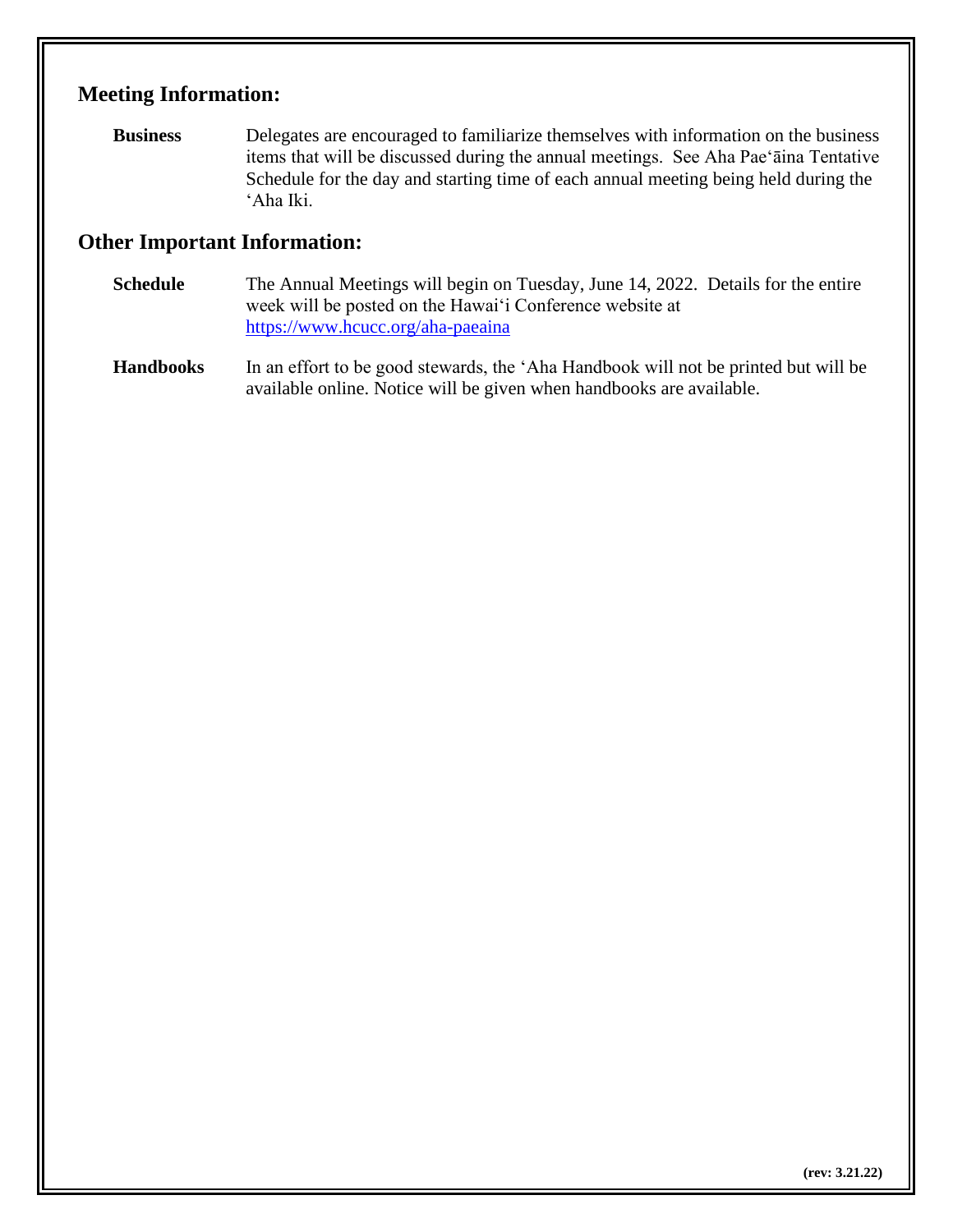|                                         |                                                                 |                                                                                                                                                                                                                                     | <b>Must be received by</b><br><b>MONDAY, MAY 16, 2022</b> |  |
|-----------------------------------------|-----------------------------------------------------------------|-------------------------------------------------------------------------------------------------------------------------------------------------------------------------------------------------------------------------------------|-----------------------------------------------------------|--|
|                                         |                                                                 | <b>2022 'AHA IKI REGISTRATION FORM</b>                                                                                                                                                                                              |                                                           |  |
|                                         | <b>Virtual Annual Business Meeting</b>                          |                                                                                                                                                                                                                                     |                                                           |  |
|                                         | June 14-16, 2022                                                |                                                                                                                                                                                                                                     |                                                           |  |
|                                         |                                                                 |                                                                                                                                                                                                                                     |                                                           |  |
|                                         |                                                                 |                                                                                                                                                                                                                                     |                                                           |  |
|                                         |                                                                 |                                                                                                                                                                                                                                     |                                                           |  |
|                                         |                                                                 |                                                                                                                                                                                                                                     |                                                           |  |
|                                         | <b>BUS</b>                                                      | HOME                                                                                                                                                                                                                                | <b>CELL</b>                                               |  |
|                                         |                                                                 | <b>EMAIL ADDRESS:</b> No. 2006. The CONSTRUCTION OF THE CONSTRUCTION OF THE CONSTRUCTION OF THE CONSTRUCTION OF THE CONSTRUCTION OF THE CONSTRUCTION OF THE CONSTRUCTION OF THE CONSTRUCTION OF THE CONSTRUCTION OF THE CONSTRUCTIO |                                                           |  |
|                                         |                                                                 |                                                                                                                                                                                                                                     |                                                           |  |
|                                         |                                                                 |                                                                                                                                                                                                                                     |                                                           |  |
|                                         |                                                                 |                                                                                                                                                                                                                                     |                                                           |  |
| Check only <b>ONE</b> of the following: |                                                                 |                                                                                                                                                                                                                                     |                                                           |  |
|                                         |                                                                 | I am an eligible <i>authorized</i> voting delegate to the 'Aha Iki representing (check all that apply)                                                                                                                              |                                                           |  |
| $\Box$ AHEC                             | $\Box$ SCHCC<br>$\Box$ CE-HI                                    | $\Box$ SSSA                                                                                                                                                                                                                         |                                                           |  |
|                                         | I am a non-voting visitor at the 'Aha Iki.                      |                                                                                                                                                                                                                                     |                                                           |  |
|                                         |                                                                 | Voting Delegates only – Check ONE indicating the primary eligibility group to which you belong:                                                                                                                                     |                                                           |  |
|                                         | $\Box$ 1. Lay church delegate, duly elected by my congregation  |                                                                                                                                                                                                                                     |                                                           |  |
| u                                       |                                                                 | 2. Youth/Young adult church delegate (I am ___ years old), duly elected by my congregation                                                                                                                                          |                                                           |  |
| □                                       |                                                                 | 3. Authorized (Ordained, Licensed, Commissioned) minister w/current standing in_________                                                                                                                                            |                                                           |  |
| ❏                                       |                                                                 |                                                                                                                                                                                                                                     |                                                           |  |
| 5. Board of Directors of<br>u           | $\Box$ AHEC                                                     | $\Box$ CE-HI                                                                                                                                                                                                                        | $\Box$ SCHCC $\Box$ SSSA (check one)                      |  |
| □                                       |                                                                 |                                                                                                                                                                                                                                     |                                                           |  |
|                                         | Fees for the 'Aha Iki                                           |                                                                                                                                                                                                                                     |                                                           |  |
|                                         |                                                                 |                                                                                                                                                                                                                                     |                                                           |  |
|                                         |                                                                 |                                                                                                                                                                                                                                     |                                                           |  |
|                                         | (Registration for the 'Aha Makua is on a separate form.)        |                                                                                                                                                                                                                                     |                                                           |  |
|                                         | 'Aha Iki (Make checks payable to Hawaii Conference UCC)\$ 25.00 |                                                                                                                                                                                                                                     | $\sim$                                                    |  |
|                                         |                                                                 | On-line Payment: Registration and credit card payment can be done online at https://ezregister.com/events/36351/                                                                                                                    |                                                           |  |
|                                         |                                                                 | Mail this form with full payment, postmarked, by <b>Monday, May 16, 2022</b> to:<br>'Aha Iki Registration, HCUCC, 1848 Nu'uanu Ave., Honolulu, Hawai'i 96817                                                                        |                                                           |  |